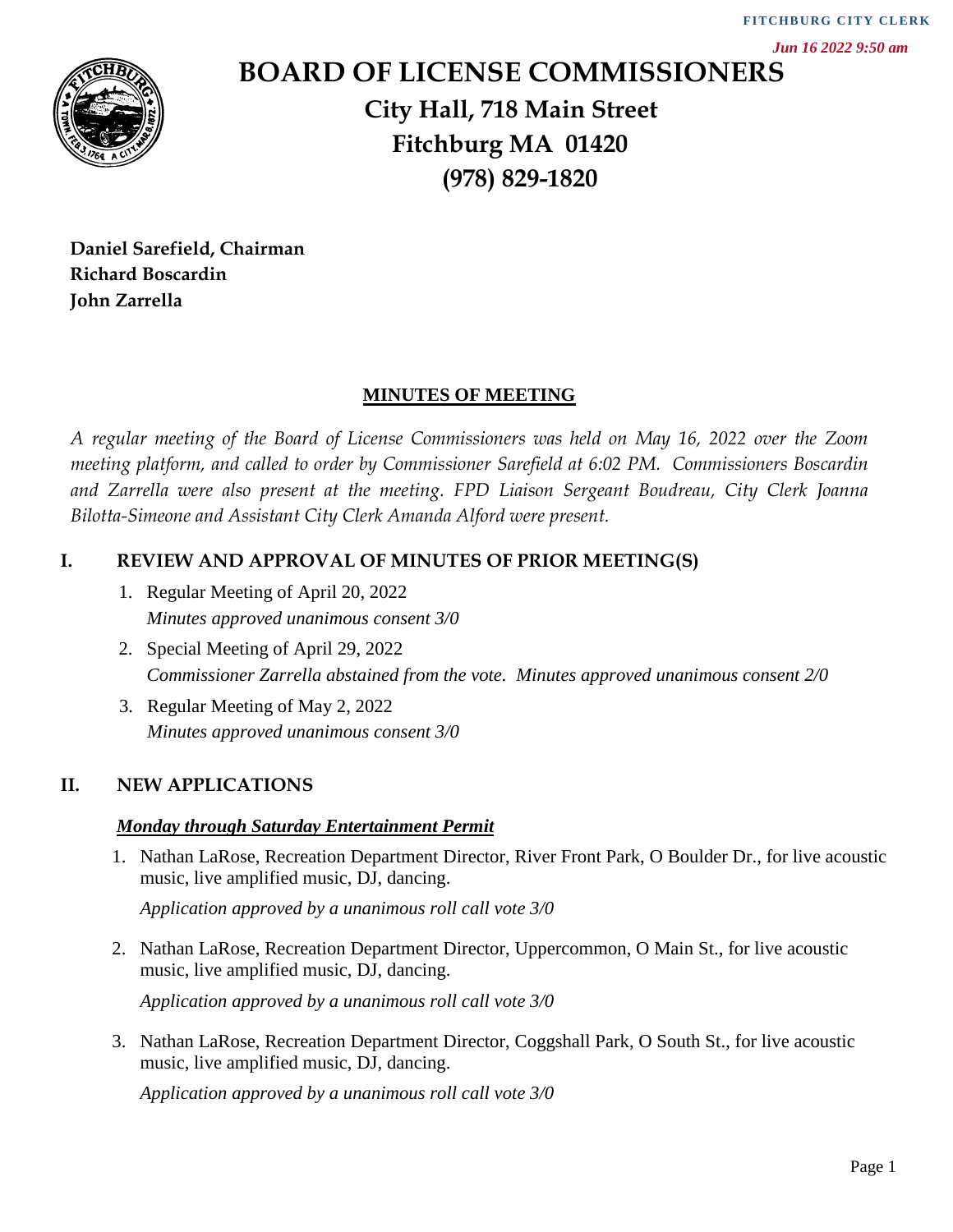4. Game on Bar & Grill, 100 Game on Way, for live acoustic music, live amplified music, and DJ.

*Mr. Peter Sangermano was present at the meeting. He stated that he was applying for this permit for the purpose of having live entertainment in the Bar & Grill on the second floor. He stated that when they designed the room they planned for corner area where music could be played and that the fire alarm system that was installed is designed to shut off sound. Commissioner Boscardin asked whether bands will be performing. Mr. Sangermano stated that they plan to have solo performances along with small 2 and 3 piece bands. He noted the nights they plan to have entertainment would primarily be on Thursday and Friday with the possibility on Saturday night if they don't have leagues playing. Sgt. Boudreau stated his department did not have any concerns with the application.*

*Application approved by a unanimous roll call vote 3/0*

5. Iglesia Pentecostal Cassa Del Alfarero, 200 Daniels Street, for worship service on June 25, 2022 from 12PM to 3PM for live amplified music, DJ, and dancing.

*As applicant was not present, application continued to June 6, 2022 by unanimous roll call vote 3/0*

### *Sunday Entertainment Permit*

1. Nathan LaRose, Recreation Department Director, Coggshall Park, O South St., for live acoustic music, live amplified music, DJ, dancing.

*Application approved by a unanimous roll call vote 3/0*

2. JoAnn Fitz Memorial Playground, Green St, for DJ on May 22, 2022 from 10AM to 2:30PM.

*Ms. Hannah Pollen was present at the meeting. Commissioner Sarefield asked Ms. Pollen to provide an overview of the event. Ms. Pollen stated that she was helping to host an event with the Community Leadership Institute in which they will be hosting a Community Cuts Day and provide free haircuts for children. She stated that they have a DJ that has volunteered to provide entertainment at the event. Sgt. Boudreau stated his department did not have any concerns with the application.*

*Application approved by a unanimous roll call vote 3/0*

### *Application for a new Retail On-Premise, All Alcohol Beverage License*

The Cellar, 14 Mill Street *(Refer to a public hearing on June 6, 2022)*

*Mr. Mike Roy was present at the meeting. Commissioner Sarefield stated that he was excited to see someone taking over this establishment and asked Mr. Roy to provide an overview of his plans. Mr. Roy stated that he began renting the location a couple months ago with the intent of reopening as a bar. He noted that he has been working with the Building and Board of Health Departments to get up to code with everything inside the building. Commissioner Sarefield asked Mr. Roy if he had worked with an attorney to complete the application. Mr. Roy stated that he did have an attorney but that he had completed the application himself. It was noted that the application should be amended to reflect a Classification Type of "General On-Premise" rather than "Club". Mr. Roy stated that he would provide the City Clerk's Office with the amended page to the application.* 

*Application accepted and referred to a public hearing on June 6, 2022 by a unanimous roll call vote 3/0*